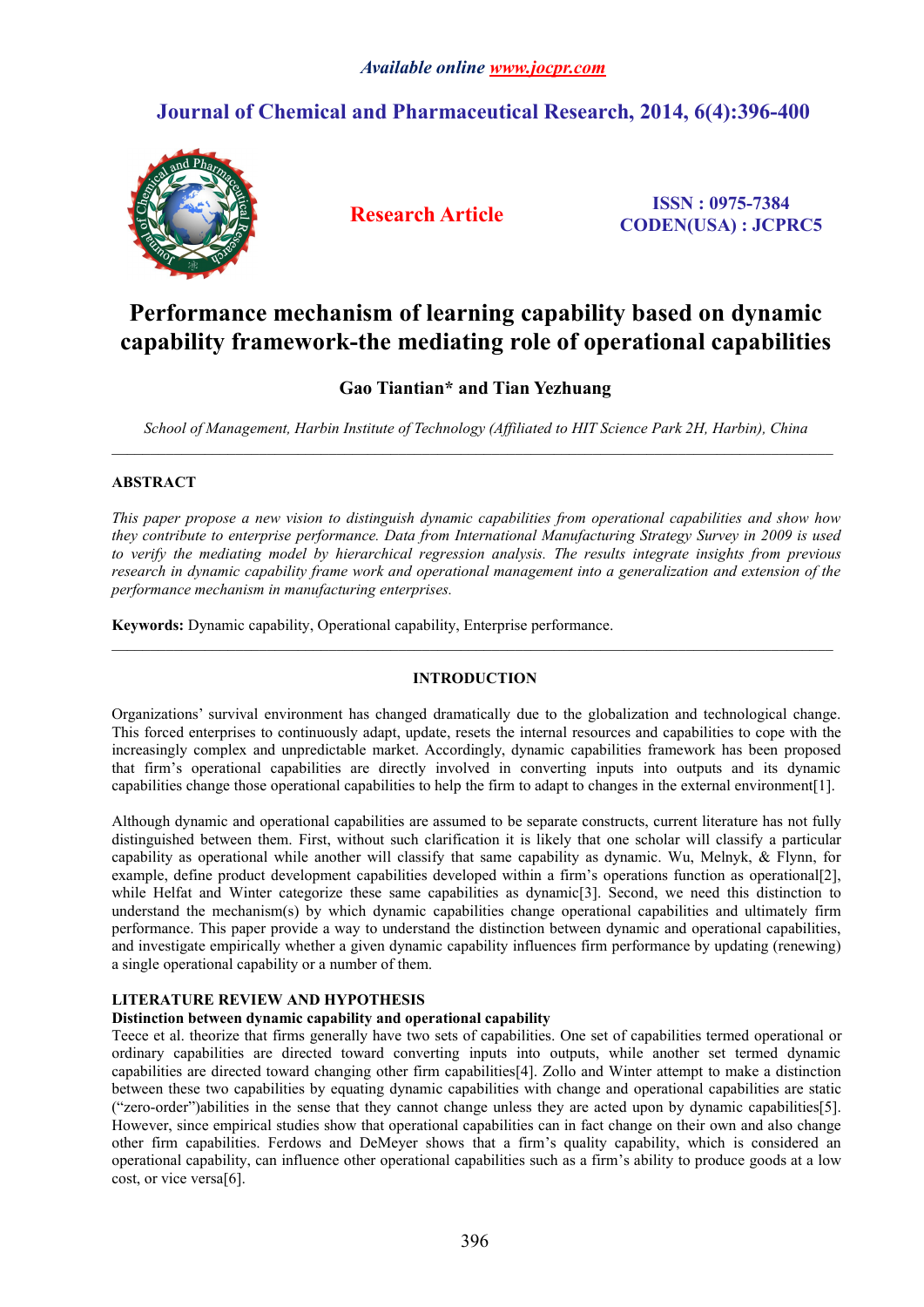If we consider the dynamic and static systems concepts developed by Knight and Klein, we might be able to apply these concepts as we develop a new framework that distinguishes dynamic capabilities from operational ones[7, 8]. Systems that change in a predictable manner should be considered static or zero-order. Applying this systems concept to the field of dynamic capabilities, I distinguish between operational and dynamic capabilities by determining whether or not the outcome resulting from a change produced by a capability is predictable. If an operational capability induces change in a different firm capability, then the outcome of that change can be estimated a prioriusing initial conditions. If a dynamic capability induces change in a different firm capability, then the outcome of that change cannot be estimated a prioriusing initial conditions.

*\_\_\_\_\_\_\_\_\_\_\_\_\_\_\_\_\_\_\_\_\_\_\_\_\_\_\_\_\_\_\_\_\_\_\_\_\_\_\_\_\_\_\_\_\_\_\_\_\_\_\_\_\_\_\_\_\_\_\_\_\_\_\_\_\_\_\_\_\_\_\_\_\_\_\_\_\_\_*

According to the dynamic capability framework, a firm's learning capabilities are considered dynamic capabilities[5] because knowledge created by engaging in learning activities can be used to renew a firm's operational capabilities[9].It is difficult to estimate outcomes resulting from the creation of new capabilities and resources because the creation of new capabilities entails high levels of uncertainty[10]. Literature in the operations management field has currently classified operational capabilities into three types: quality, efficiency, flexibility. The changes inducing by these capabilities are certain and can be estimated [11].

#### **Dynamic capability, operational capability and enterprise performance**

Dynamic capabilities can impact enterprise performance in a variety of ways: First, the dynamic capabilities create market value by matching the resource base in changing environment[12]; Second, the dynamic capabilities support the mechanism of resource mining and capacities building [13]; Third, the dynamic capabilities enhance performance by promoting timeliness, speed and efficiency of organizational response to the market environment [14].

Learning capability as a dynamic capability, of which newly created knowledge can lead to the development of new capabilities and resources that help a firm gain a competitive advantage. Learning from customers and suppliers can achieve performance improvement through continuous absorption and transformation of external information and resources[5].

H1:Learning capability will have a positive relationship on enterprise performance.

The quality capability influences a firm's overall performance and is defined as a firm's ability to meet customers' requirements and expectations[15];Operations managers have developed quality management tools such as qualityfunction deployment (QFD) to learn from customers and to track changing customerrequirements over time. Through the application of QFD, a firm can learn about thefeatures/attributes customers want and value in a product and use that information todesign products that conform to customers' requirements and expectations[16]. Customer knowledge that is accumulated incrementally helps a firm tomodify and/or create new products to meet customers' expectations. Incrementalknowledge acquired by engaging in learning activities can help a firm todesign, through many iterative processes, products that meet customers' requirements andexpectations and eventually influence a firm's overall performance.

H2a:Learning capability will have a positive relationship on qualitycapability. H2b:Quality capability mediates the relationship between learning capability and enterprise performance.

A firm's efficiency capability influences firm performance and is definedas a firm's ability to produce goods and provide services at the lowest possible cost[17]. Tacit customer and supplier knowledge that can be used to modify a firm's existing processesand create new one can be acquired efficiently by firms by involving customers in theproduct design and development process, encouraging them to share market informationand developing business plans together[18]. Knowledge acquired by engaging in learning activitiesrenews a firm's efficiency capability, which in turn influences overall firmperformance.

H3a: Learning capability will have a positive relationship on efficiency capability. H3b: Efficiency capability mediates the relationship between learning capability and enterprise performance.

A firm that can switch seamlessly from performingone interdependent task to another is said to have operational flexibility[19]. Knowledge can renew a firm's flexibilitycapability when the firm understands customers and suppliers' expressed and latent needs. A firm with superior informationabout customers' expressed and latent needs has the ability to anticipate these needs moreaccurately than its competitors with inferior information[20]. Having superior knowledge enables a firm to develop production methodsrequired to produce products that customers may want in the future before the actualdemand for them occurs. A firm that has a variety of production methods inplace to produce multiple products can move efficiently from producing one product toanother using the same labor and equipment to meet changing customer demands.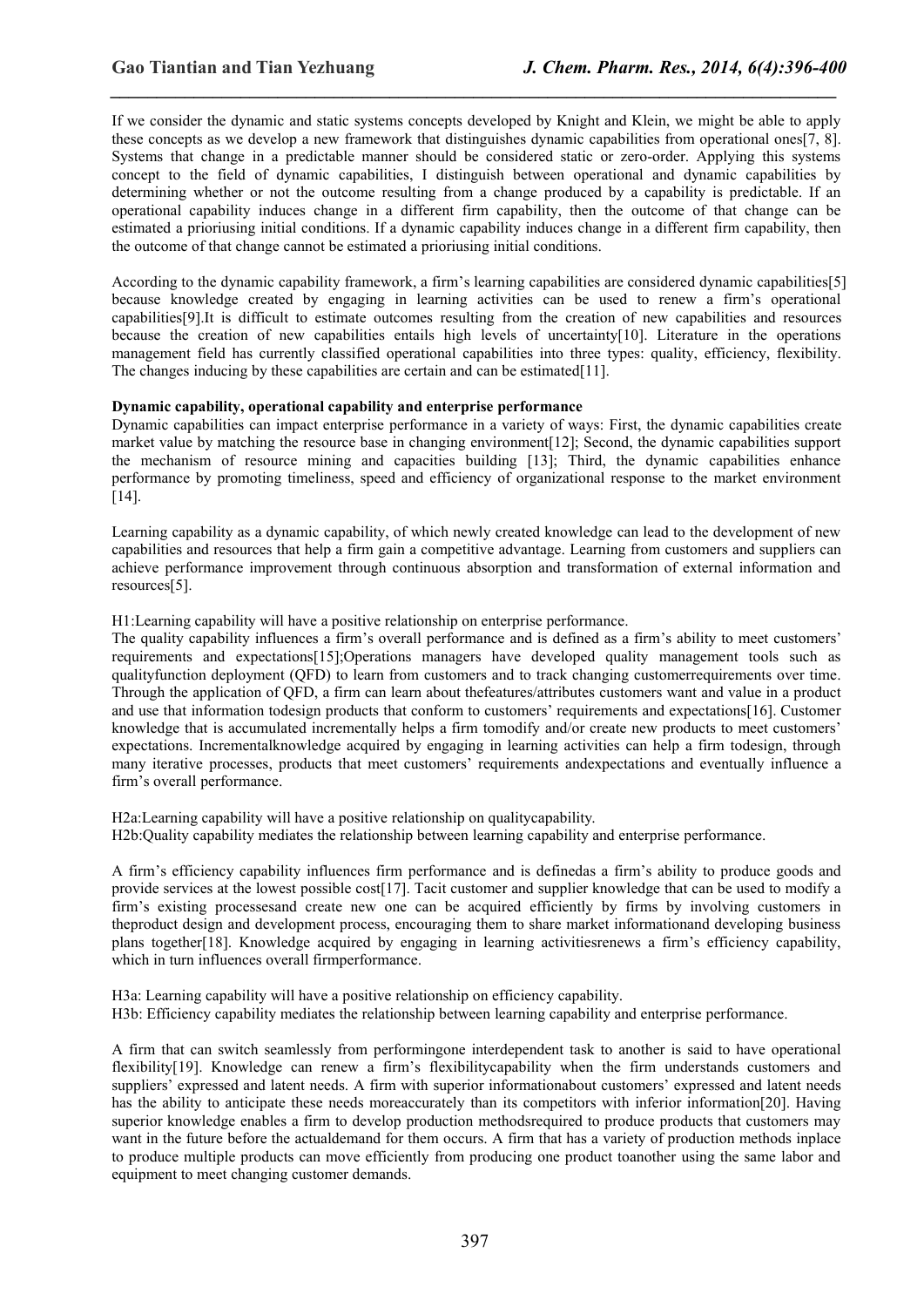H4a: Learning capability will have a positive relationship on flexibility capability. H4b: Flexibility capability mediates the relationship between learning capability and enterprise performance.

#### **DATA ANALYSIS AND EMPIRICAL RESULTS**

#### **Data source and variables measurement**

The data comes from the fifth edition of the International Manufacturing Strategy Survey (IMSS-V) in 2009. There are 506 samples of eight industries in 20 countries after removingthe missing values. Enterprise performanceis measured by return on sales (ROS) and return on investment (ROI).Learning capability measures the extent to which a firm learns aboutchanging market demands from its customers, suppliers and works with them to obtain feedback about product offerings.Quality capabilityis measured by what extent afirm produces reliable and conformable products. Efficiency capabilityis constructed by the extent to which a firm can produce products at low costs. Flexibility capability is constructed by the extent to which a firm can switch from producingone product line to another and the extent to which it can change the rate of production.

*\_\_\_\_\_\_\_\_\_\_\_\_\_\_\_\_\_\_\_\_\_\_\_\_\_\_\_\_\_\_\_\_\_\_\_\_\_\_\_\_\_\_\_\_\_\_\_\_\_\_\_\_\_\_\_\_\_\_\_\_\_\_\_\_\_\_\_\_\_\_\_\_\_\_\_\_\_\_*

#### **Reliability and validity**

This paper uses SPSS 17.0 to test reliability. Cronbach 's Alpha coefficients of all variables are greater than 0.6, showing good reliability. Confirmatory factor analysis show fitting index as followed: chi square/df = 1.92, RMSEA  $= 0.069$ , CFI = 0.93, GFI = 0.85, AGFI = 0.901. Model fitting results are good, and at the same time the factor loading coefficient of each variable show good convergent validity. The square root of average extraction variance (AVE) of each variable is greater than the correlation coefficient of this variable with other variables, which has better discriminant validity. Reliability, validity of test results and the correlation matrix are shown in table-1.

**Table -1Reliability, validity and correlation matrix**

| 3.19 .904 .778<br>.722<br>1 Learning capability                         |
|-------------------------------------------------------------------------|
|                                                                         |
| 3.88 907 206** 767<br>2 Quality Capability<br>.816                      |
| 3.25 919 193** 215** 834<br>3 Efficiency Capability<br>.875             |
| 3.72 882 185** 107* 278** 814<br>.819<br>4 Flexibility Capability       |
| 3.21 771 209** 209* 216** 269** 846<br>.883<br>5 Enterprise Performance |

*N=506, \*\* p<0.001, \* p<0.01, numbers on the diagonal show square roots ofAVE.*

#### **Empirical results**

This paper takesoperational capabilities as mediating variables and examine the relationships between dynamic capabilities in manufacturing enterpriseand performance. Results are shown in Table 2-4.

**Table -2Mediating test of Quality Capability between Learning capability and Enterprise performance**

|                     | Model 1            | Model 2                | Model 3                |
|---------------------|--------------------|------------------------|------------------------|
| Variables           |                    |                        |                        |
|                     | Quality capability | Enterprise performance | Enterprise performance |
| Learning capability | $.205**$           | 188**                  | .094                   |
| Quality capability  |                    |                        | $.202**$               |
|                     | $2.75**$           | $2.02**$               | $2.46**$               |
| Adjusted $R^2$      | .191               | .083                   | .096                   |
| $\triangle R^2$     | $192**$            | $167**$                | $.024*$                |
| .                   |                    | .<br>$\sim$            |                        |

*N=506, \*\* p<0.001, \* p<0.01, standardized coefficients are reported.*

**Table - 3Mediating test of efficiency Capability between Learning capability and Enterprise performance**

|                         | Model 1               | Model 2                                                                  | Model 3                |
|-------------------------|-----------------------|--------------------------------------------------------------------------|------------------------|
| Variables               | Efficiency capability | Enterprise performance                                                   | Enterprise performance |
| Learning capability     | $192**$               | $.188**$                                                                 | .078                   |
| Efficiency capability   |                       |                                                                          | $.227**$               |
|                         | $2.03**$              | $2.02**$                                                                 | $2.48**$               |
| Adjusted $\mathbb{R}^2$ | .189                  | .083                                                                     | .076                   |
| $\Delta$ R <sup>2</sup> | $190**$               | $167**$                                                                  | $.017*$                |
|                         |                       | $N=506$ ** $n<0.001$ * $n<0.01$ standardized each circuity and upperfect |                        |

*N=506, \*\* p<0.001, \* p<0.01, standardized coefficients are reported.*

In model 2 of Table 2-4, learning capability has a significantly positive relationship on enterprise performance(P<0.001), providing strong evidence for the hypothesis 1. In model 1 of Table 2-4, learning capability has a significantly positive relationship on (P<0.001) quality capability, efficiency capability and flexibility capability. In model 3 of Table 2-4, the relationship of learning capability and enterprise performance is not significant when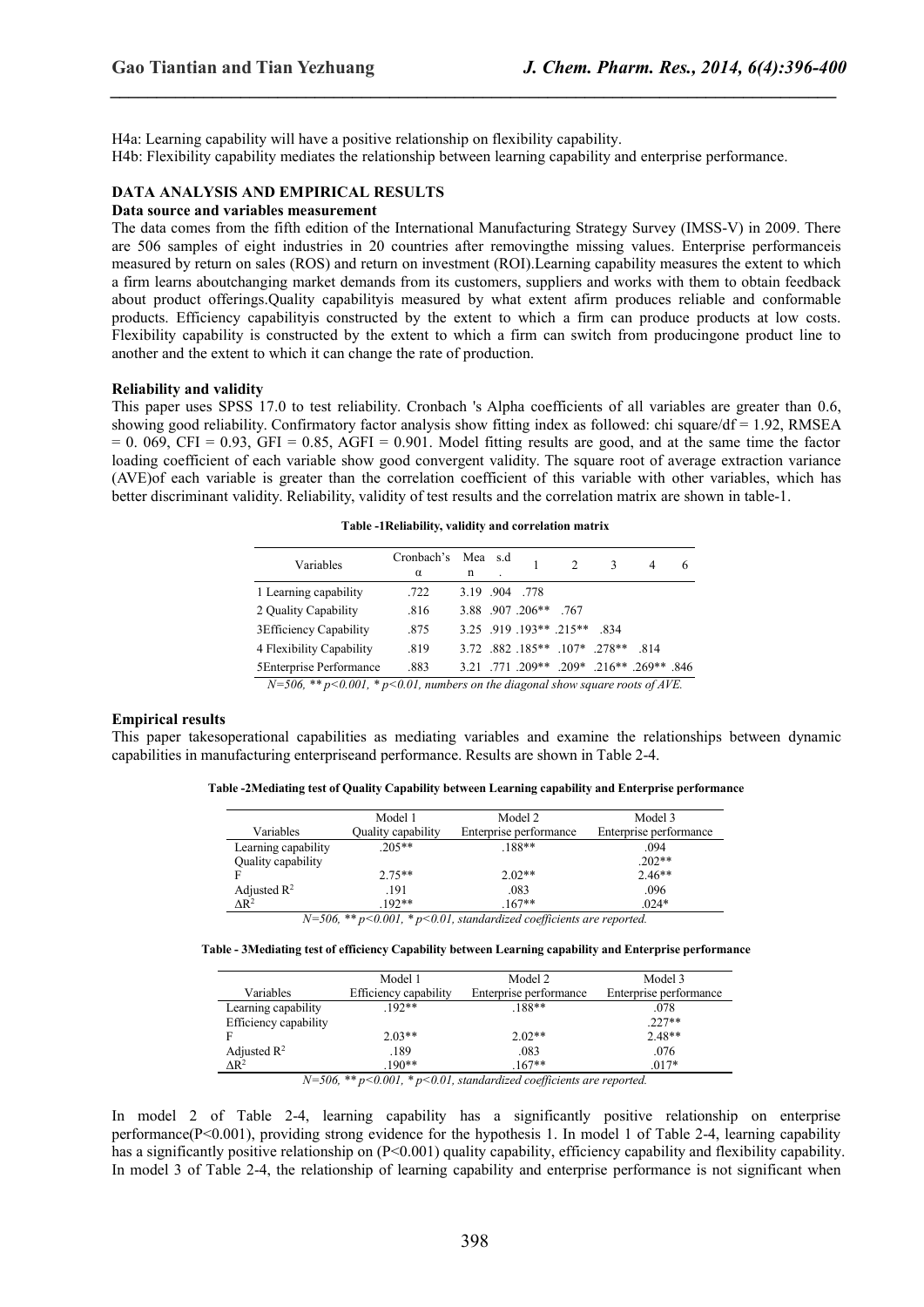entering the operational capabilities. This conclusion shows the completely mediating role of operational capabilities. The hypothesis 2-4 areverified.

*\_\_\_\_\_\_\_\_\_\_\_\_\_\_\_\_\_\_\_\_\_\_\_\_\_\_\_\_\_\_\_\_\_\_\_\_\_\_\_\_\_\_\_\_\_\_\_\_\_\_\_\_\_\_\_\_\_\_\_\_\_\_\_\_\_\_\_\_\_\_\_\_\_\_\_\_\_\_*

|                         | Model 1                | Model 2                | Model 3                |
|-------------------------|------------------------|------------------------|------------------------|
| Variables               | Flexibility capability | Enterprise performance | Enterprise performance |
| Learning capability     | 187**                  | $.188**$               | .086                   |
| Flexibility capability  |                        |                        | $.243**$               |
|                         | 1.99**                 | $2.02**$               | $2.17**$               |
| Adjusted $\mathbb{R}^2$ | .146                   | .083                   | .066                   |
| AR <sup>2</sup>         | $133**$                | $.167**$               | $.015*$                |

**Table - 4 Mediation test of Flexibility capability between Learning capability and Enterprise performance**

*N=506, \*\* p<0.001, \* p<0.01, standardized coefficients are reported.*

#### **DISCUSSION AND CONCLUSION**

Although dynamic capability literature posits that dynamic capabilities influencefirm performance through operational capabilities, prior studies examine the directrelationship between dynamic capabilities and firm performance rather than a relationshipmediated by operational capabilities. Therefore, it is unclear from these studies ifoperational capabilities actually mediate the relationship between dynamic capabilitiesand firm performance and whether in fact dynamic capabilities consistent with thedefinition were established. It is also unclear from these studies whether dynamiccapabilities influence firm performance by renewing a single operational capability orseveral of them.

This paper finds that dynamiccapability may renew several operational capabilities, and it is appropriate forinfluencing firm performance through them. When a firm's given dynamiccapability-learning capability influences firm performance through the renewal of operationalcapability such as quality,efficiency and flexibility capability, the firm improve its performance. It is essential for a firm to understand how its dynamiccapabilities are linked to its operational capabilities. A lack of such knowledge couldprompt firm managers toinvest in a dynamic capability that minimally influences firmperformance. Danneels shows that Smith Corona's performance did not improveeven after the firm invested substantially to develop a new dynamic capability[21].Thisstudy enhances our understanding ofdynamic capabilities by distinguishing them from operational capabilities and by showinghow they contribute to firm performance through the renewal of operational capabilities.

#### **Acknowledgement**

This work is partially supported by Professor TianYezhuang. We also gratefullyacknowledge the helpful comments and suggestions of the reviewers, which have improved the presentation.

#### **REFERENCES**

[1] DJ Teece; G Pisano; AShuen. *Strategic Management Journal.,***1997**, 18(7), 509-533.

[2] SJ Wu;SA Melnyk;BB Flynn.*Decision Sciences.,***2010**, 41(4), 721-754.

- [3] CE Helfat; SG Winter.*Strategic Management Journal.,***2011**, 32(11), 1243-1250.
- [4] DJ Teece.*Strategic Management Journal.,***2007**, 28(13),1319-1350.
- [5] M Zollo;SG Winter.*Organization Science.,***2002**, 13(3), 339-351.
- [6] K Ferdows;ADeMeyer. *Journal of Operations Management.,***1990**, 9(2), 168-184.
- [7] BH Klein.Dynamic economics,Mass, Harvard University Press,Cambridge,**1977**, 68.
- [8] FH Knight. Risk, uncertainty and profit,HougthonMifflin company,Boston and New York**1921**, 121.
- [9] CE Helfat; MA Peteraf.*Strategic Management Journal.,***2003**, 24(10), 997-1010.
- [10] B Kogut; U Zander. *Organization Science.,***1992**, 3(3), 383-397.

[11] RH Hayes; SC Wheelwright.Restoring our competitive edge: competingthrough manufacturing, Wiley, New York,**1984**, 45.

- [12] KM Eisenhardt;JA Martin.*Strategic Management Journal.,***2000**, 21(10), 1105-1121.
- [13]R Makadok. *Strategic Management Journal.,***2001**, 22(5),387-401.
- [14] DAChmielewski;APaladino.*Management Decision.,***2007**, 45(3),462-483.
- [15] DA Garvin. *Harvard Business Review.,***1987**, 65(6), 101-109.
- [16] JR Hauser;D Clausing.*Harvard Business Review.,***1988**,66(3), 63-73.
- [17] LJ Krajewski;LP Ritzman;MK Malhotra.Operations management : processesand supply chains (9th ed.),Prentice Hall, Upper Saddle River, N.J., **2010**, 87.
- [18] GS Day. *The Journal ofMarketing.,***1994**, 58(4), 37-52.
- [19] D Gerwin. *ManagementScience.,***1993**, 39(4), 395-410.
- [20] SF Slater;JC Narver.*Journal of Business Research.,***2000**, 48(1), 69-73.